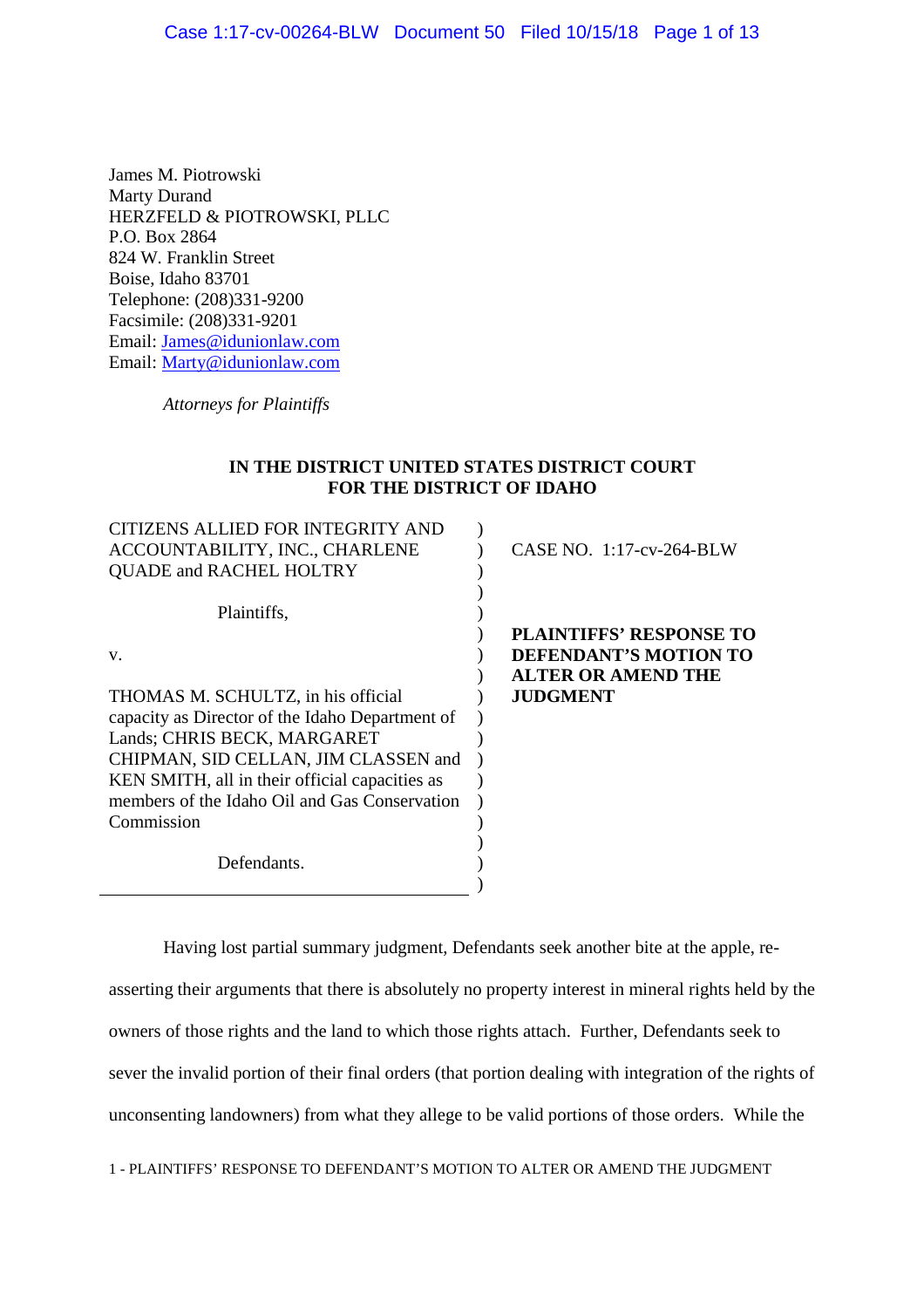property interest in mineral and gas rights is a limited interest (not, for instance as strong as would be the property interest in the surface estate), the Court correctly looked to the Oil and Gas Conservation Act to help establish that such a right exists. The request to find otherwise should therefore be denied, though the Court may consider clarifying its reasoning. Because the issues involved in the integration of mineral rights are necessarily intertwined with the issues surrounding the spacing order in this particular case, the attempt to sever should likewise be denied.

# **I. The Court Correctly Found a Property Interest in Mineral Rights Based, in Part, on the Oil and Gas Conservation Act.**

Plaintiffs have argued and still argue that the ability to sell or withhold from sale the minerals below their land, including oil and gas, constitutes a property interest protected by the Constitutional requirement for due process. The Court added an insight that had previously escaped Plaintiffs: that the Oil and Gas Conservation Act itself further strengthens and defines that property right. This may not have occurred in precisely the manner that the Court's Opinion defined the property interest (as an interest in "just and reasonable" terms), however, the insight is an important one that makes clear the property interest that has been created by state law.

At common law, as the Court has pointed out, there may not have been any property right in oil and gas underlying the surface estate.<sup>1</sup> Plaintiffs previously pointed out that Idaho's constitution and statutes clearly recognize all mineral interests as property rights, even to the point of taxing those rights as personal property. (Plaintiffs' Response to Defendants' Motion for Summary Judgment, pp. 2-4, Dkt. 30). The Court identified the final step of that argument,

<sup>&</sup>lt;sup>1</sup> Plaintiffs here are noting this position, though they assert it would be directly contrary to the statement of the Supreme Court in *Ohio Oil Co. v. Indiana,* 117 U.S. 190 (1900), which expressly held that while the property interest in migratory oil and gas may be limited, **t**he owners of such rights "could not be absolutely deprived of this right which belongs to them without a taking of private property." 117 U.S. at 209.

<sup>2 -</sup> PLAINTIFFS' RESPONSE TO DEFENDANT'S MOTION TO ALTER OR AMEND THE JUDGMENT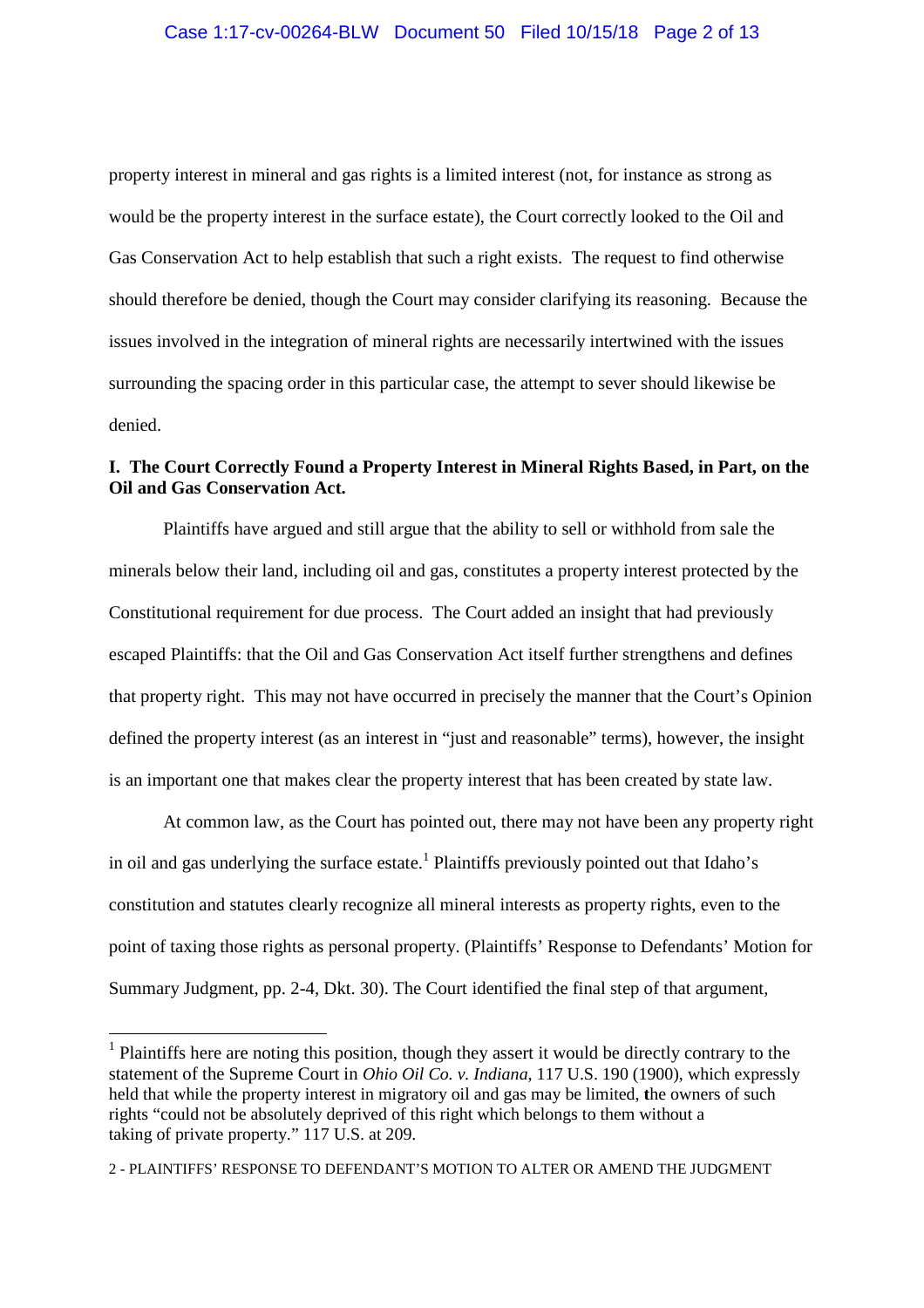## Case 1:17-cv-00264-BLW Document 50 Filed 10/15/18 Page 3 of 13

which Plaintiffs had previously missed. The Oil and Gas Conservation Act itself solidified the property interest of mineral rights owners removing any doubt. (Memorandum Decision and Order, pp. 13-14, Dkt. 36). The Memorandum Decision and Order cast that right in terms of a right to "just and reasonable" terms, which correctly quotes the Oil and Gas Conservation Law, but may have strayed just off target in understanding the property interest at stake.

At common law, a mineral rights holder could have drilled their own well and extracted both their own and the Plaintiffs' oil and gas under the rule of capture. (Memorandum Decision and Order, p 13, Dkt. 36). Plaintiffs also had an independent right to drill for oil and gas. It was this unique nature of oil and gas that led to this Court and others expressing doubts about the nature of the property at stake.

While Idaho law has routinely treated the right to drill as an interest appurtenant to property, the Oil and Gas Conservation Act ("OGCA") made quite clear a property interest in the right to either drill or refuse to allow drilling. With the passage of the OGCA, the "right of capture" was largely legislated away, and instead landowners were able to retain their minerals rights unless and until their interests were integrated in compliance with the OGCA. Property owners, under the OGCA, have a protected interest in the oil and gas underlying their property, an interest that they can buy or sell where market conditions warrant, and one that the State may transfer to an oil and gas operator, if the processes of the law are satisfied.

The OGCA strengthened, enhanced or created a property interest by requiring that before operating any well, a well operator must provide notice to all "uncommitted owners" such as the plaintiffs herein, must attempt to lease their mineral rights, and only if a specified majority of the owners in a pool agree to lease, can the others be compelled to lease. Idaho Code §47-317(3). The Oil and Gas Conservation Commission and the Director of the Department of Lands are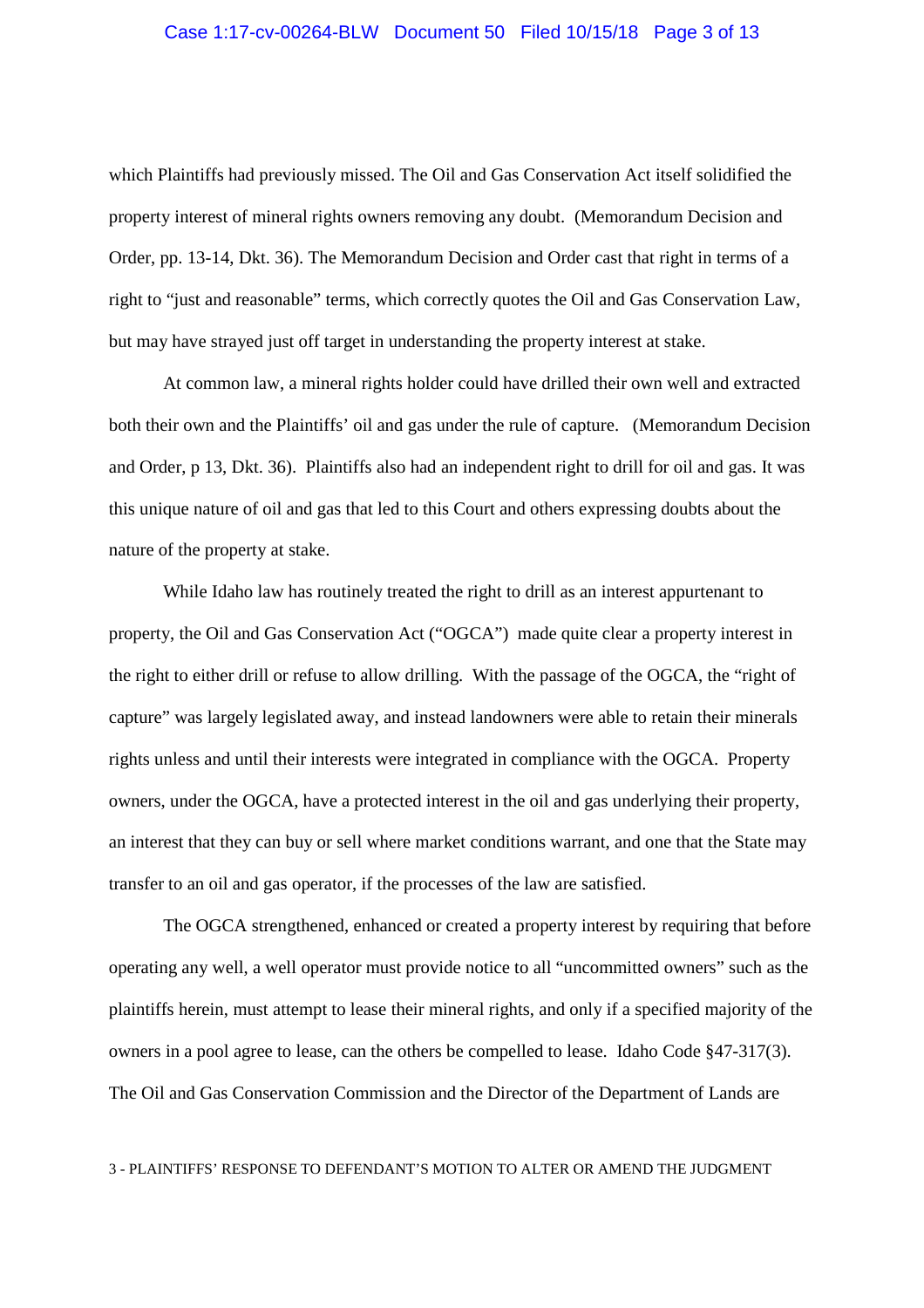## Case 1:17-cv-00264-BLW Document 50 Filed 10/15/18 Page 4 of 13

required to establish spacing units, and then to "integrate" the mineral interests within those spacing units, and in doing so, ensure that mineral interest owners receive a royalty. Idaho Code §47-320. The OGCA itself has thus displaced the "rule of capture" and ensured that each of the Plaintiffs has a property interest, limited as it is, in their oil and gas.

The practical and empirical effect of the OGCA on property rights is easy to see. Prior to integrating the tracts that the Plaintiffs own, they and other nearby property owners were able to sell their oil and gas rights by leasing them to Alta Mesa. (Holtry Deposition, 28:13-16; Quade Deposition, 34:15-22;Dkt. 23-3, 23-4). They were also able to decline to do so. (Holtry Deposition, 28:19-30:6, Dkt. 23-3). Some of the property owners negotiated better royalty rates, while others simply accepted what was offered. (Hearing, 189:10-16, Dkt. 23-7). The record in this case clearly shows that prior to integration, Alta Mesa and the property owners were actively engaged in the buying and selling, for consideration, of the right to explore for and extract oil and gas in these tracts. Had Alta Mesa never reached a 55% threshold of property leased in the relevant unit, Plaintiffs would have retained that right to withhold their consent and to prevent the extraction of their oil and gas.

Defendants have also provided an important insight in their motion to alter or amend the judgment. A property interest at least should, and perhaps must, have a monetary value. *Town of Castle Rock*, 545 U.S. 748 (2005). And the OGCA ensures that the right to exploit oil and gas lying below one's land does have monetary value, as was clearly demonstrated by the record before the Oil and Gas Commission. Prior to the passage and updating of the OGCA there was essentially no market for gas and oil rights in Idaho. But the Idaho legislature created the conditions which spurred a market and in doing so ensured that a property right in oil and gas both existed and had at least some protection. While the Defendants here focus on "just and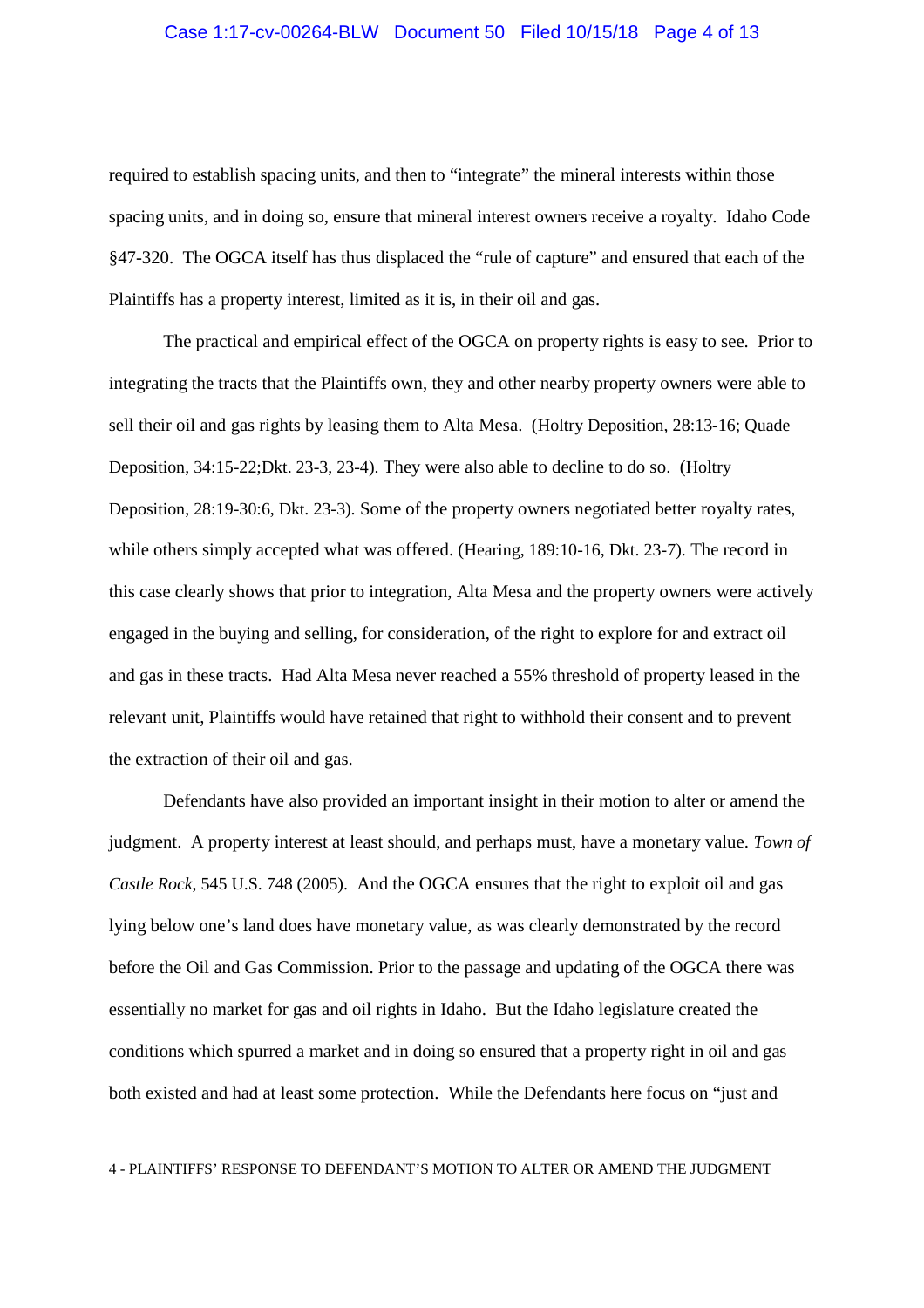## Case 1:17-cv-00264-BLW Document 50 Filed 10/15/18 Page 5 of 13

reasonable" terms and ask the Court to reconsider whether there is a "right to just and reasonable terms" as the Court found, the property interest is actually the mineral rights themselves. The State may be right to complain that the right to "just and reasonable" terms cannot itself be a property interest. The property interest is in minerals and the right to sell, not sell, or exploit for oneself. The requirement of just and reasonable terms is part of what due process requires before an owner can be deprived of that property interest. Indeed, the OGCA itself ensures that mineral rights to oil and gas have a baseline monetary value, which owners like Quade and Holtry have the ability to try to improve upon by withholding their consent to drilling until either their price is met, or at least 55% of their neighbors see their prices met.

The fact that the OGCA created a property right does not necessarily mean that it defines the limits of that right, or the process that is due. Due process analysis requires several steps. Once a property interest is established, then any attempt to curtail that interest requires legal process. The extent of process required depends in large part on the nature of the property interest, the public interests at stake and the competing risks of committing error in the taking of property or in delaying or obstructing the public interest. Plaintiffs concede that a properly conducted evidentiary hearing which correctly utilizes a standard of "just and reasonable" terms for the taking would satisfy procedural due process in this case. See, *FPC v. Natural Gas Pipeline Co.,* 315 U.S. 575, 586, 62 S. Ct. 736, 86 L. Ed. 1037 (1942) ("the Congressional standard [of just and reasonable] prescribed by the statute coincides with that of the Constitution" in relation to the taking of natural gas). Just and reasonable terms are thus not the property interest itself, rather, the requirement of just and reasonable terms is the proper measure of process due if the state determines to allow Alta Mesa (or another operator) to take Plaintiffs' oil and gas.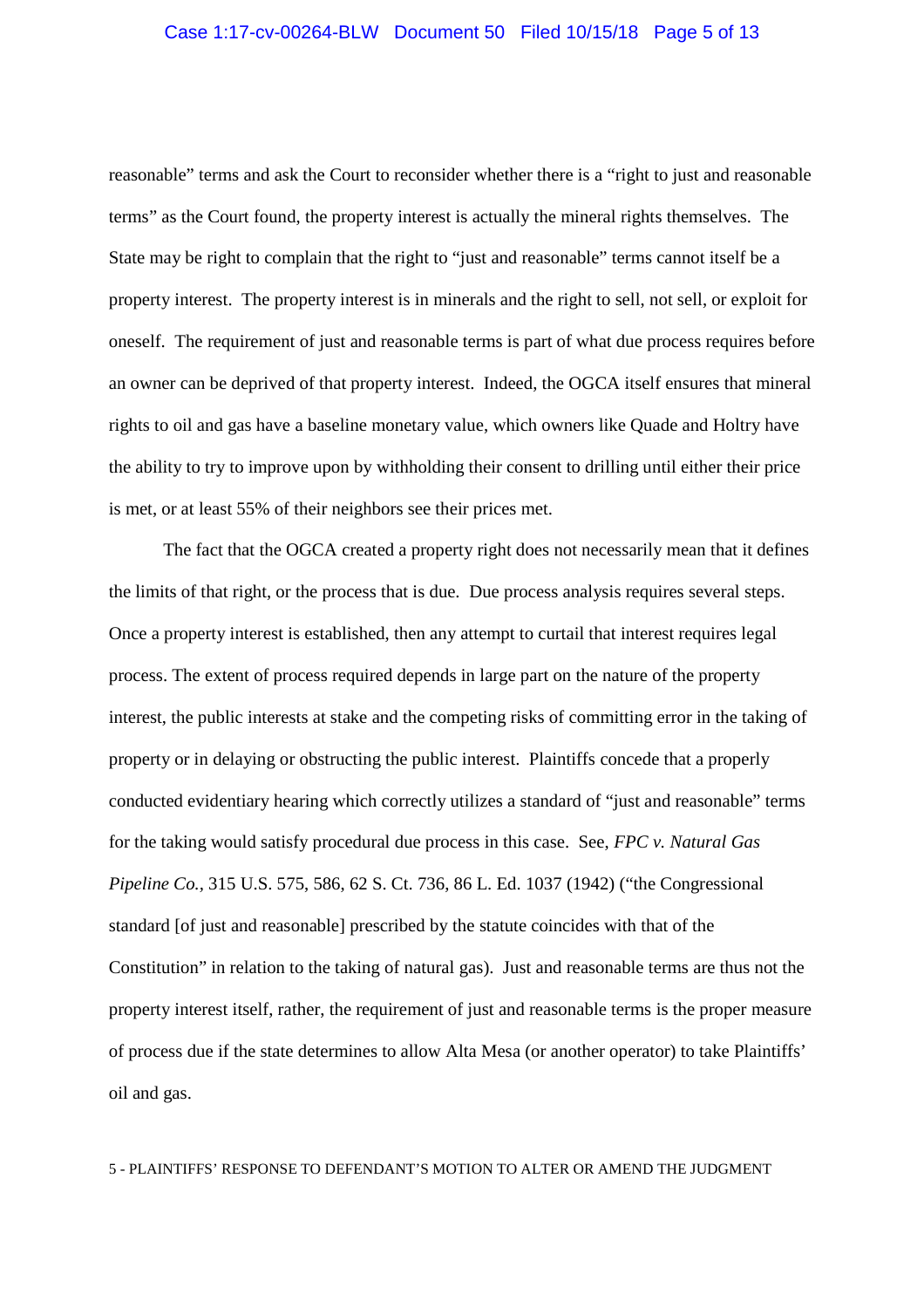## Case 1:17-cv-00264-BLW Document 50 Filed 10/15/18 Page 6 of 13

Since "just and reasonable" terms are required both by statute and Constitution, that phrase must have meaning. Otherwise, it is arbitrary and meaningless and thus denies Plaintiffs the process that they are due. *Hornsby v. Allen,* 326 F.2d 605, 609 (5thCir. 1964); *Holmes v. New York City Housing Authority*, 398 F.2d 262, 264 (2dCir. 1968); *Powers v. Canyon County,* 108 Idaho 967, 978-979 (1985). The failure to define "just and reasonable" imposes a completely arbitrary and meaningless standard between a property owner's interest in oil and gas rights, and the compelled transfer of those interests to an operator like Alta Mesa. While the royalty and bonus payment figures were fixed, "just and reasonable" terms potentially could address matters as diverse as the extent of surface estate interference allowed, to the terms of sale that the operator was required to obtain, to variations in reporting requirements, and more. Addressing these other matters is the point of "just and reasonable" terms and entirely necessary to satisfy due process.

Defendants argue that the wide range of discretion which the Director and the Commission claimed for themselves renders the property interest illusory and thus not worthy of protection, citing, among others, *Town of Castle Rock, Colo. v. Gonzales*, 545 U.S. 748, 748 (2005). The Court already addressed this argument, pointing out that while "just and reasonable" was not a defined term within the statute, it was also not entirely discretionary. (Memorandum Decision and Order, p. 15, Dkt. 36). In light of the extensive legal history behind the term "just and reasonable" as it is used in the oil and gas industry, the term is not a signifier of unfettered discretion. It is instead a statement of the minimum standard required when the state seeks to compel the sale of private property to a third party, in the public interest.

While the precise language of the Court's Memorandum Decision may have misstated the nature of the property interest, it was fundamentally accurate in that it found a limited property interest in either selling or withholding one's mineral rights at least up to the point that a majority of the landowners in a given tract gave the consent necessary to allow an integration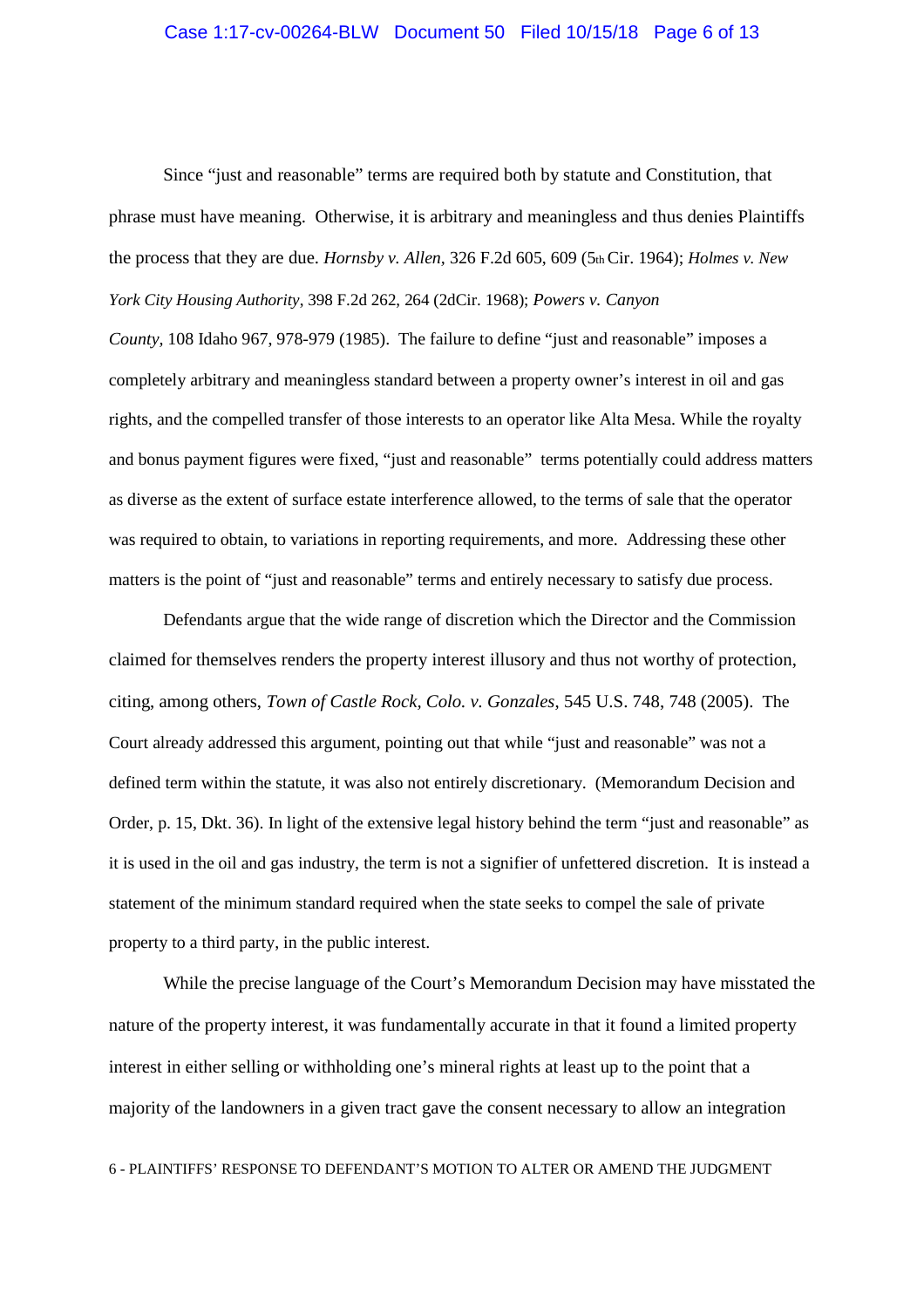proceeding to occur. The Court should affirm that Idaho landowners who still hold mineral rights under their property have a limited property interest in their oil and gas rights, as confirmed by the OGCA's provisions specifically allowing such rights to be bought, sold and leased.

# **II. The Court Should Decline the Invitation to Sever Portions of the Commission's Final Order.**

The State asks the Court to amend its Order to clarify:

- 1. That the spacing order remains enforceable
- 2. That the integration order is vacated only to Plaintiffs Holtry and Quade

(Dkt.  $43-1$ , pp.  $9-12$ ). What the State seeks is severance of portions of an Administrative Board's Order. The Final Order of the Oil and Gas Conservation Commission adopted the findings of fact and legal conclusions of the Amended Order of the Department of Lands, approved the spacing unit, and integrated all mineral interests. The State seeks to sever approval of the spacing unit from the integration order, and further sever Plaintiffs Quade and Holtry from the integration order. The Court should decline.

# **A. Invalid Portions of Administrative Orders Should be Severed From Valid Portions Only in Specified Circumstances Not Present Here.**

Though there is no Idaho case law and very little case law from other jurisdictions addressing the severability of portions of an administrative agency's order, a Texas Court addressed the severability of an administrative agency's order by analogizing to severability of an agency's promulgated rules :

Courts addressing the severability of agency rules have adopted a two-pronged test. If only part of an agency rule is found invalid, the severance decision depends on the court's determination of two issues:

(1) will the function of the regulatory statute as a whole be impaired without the invalid part of the rule; and (2) is there any indication that the agency would not have adopted the rule but for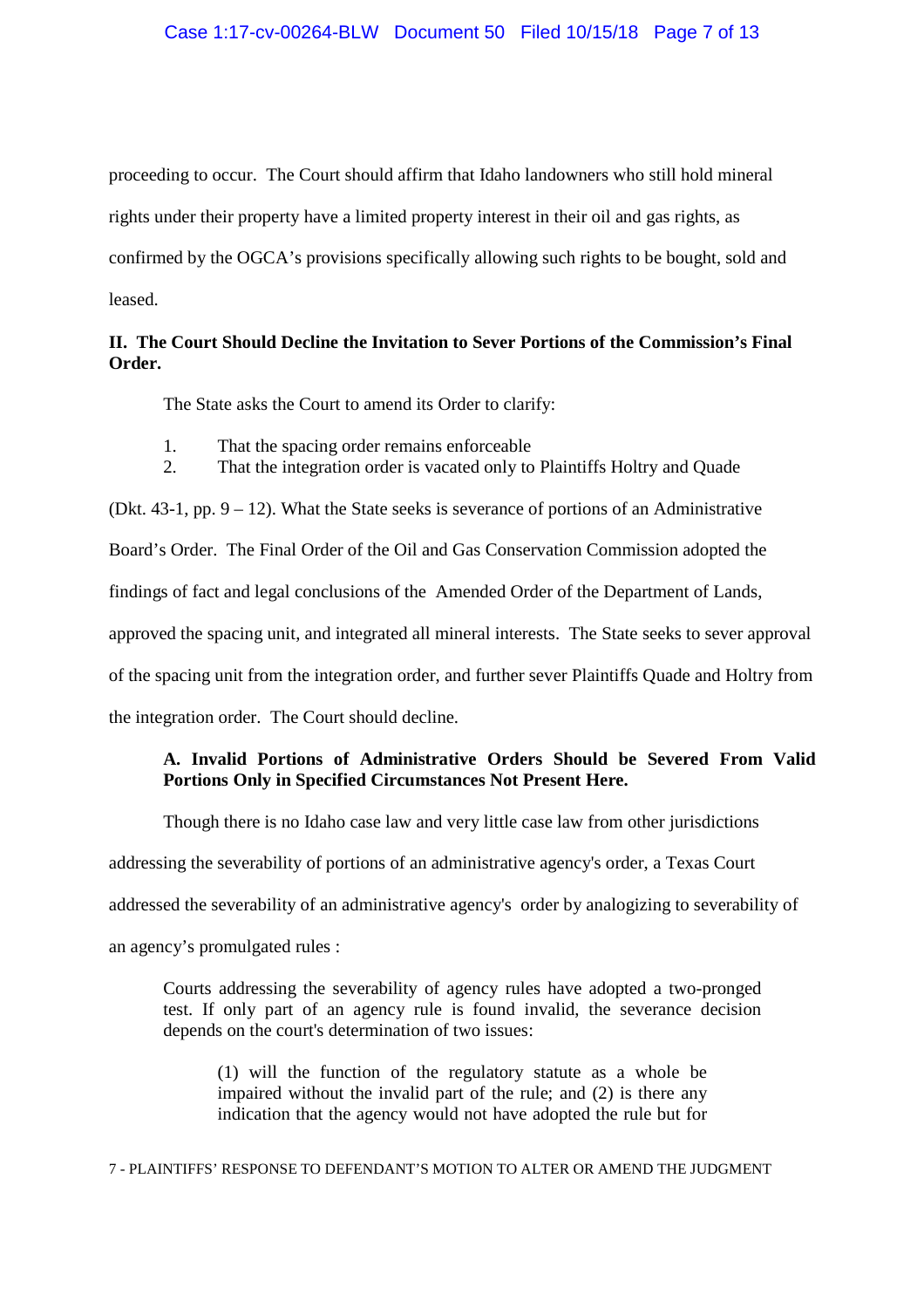the invalid part? If the answer to either query is "yes," in the court's view, then severance is not justified and the entire rule must fall.

*Texas Dep't of Banking v. Restland Funeral Home, Inc*., 847 S.W.2d 680, 683 (Tex. App.--Austin 1993) (citing *K Mart Corp. v. Cartier, Inc*., 486 U.S. 281, 295, 100 L. Ed. 2d 313, 108 S. Ct. 1811 (1988)).

*Board of Pilot Comm'rs for the Ports of Brazoria County v. Gonzales*, 2000 Tex. App. LEXIS 3309, \*5-9, 2000 WL 977408. The Texas Court found this test equally applicable to the orders of administrative agencies when a court finds only part of an administrative order invalid. *Board of Pilot Comm'rs for the Ports of Brazoria County v. Gonzales*, 2000 Tex. App. LEXIS 3309, \*5- 9, 2000 WL 977408.

A similar approach is justified in the present case where the Defendants ask that the invalid integration order be severed from the allegedly valid spacing order, and that the invalidity of the integration order as to two landowners be severed from the equally invalid integration order as to hundreds of others.

### **B. The Order is Not Severable**

The answer to both of the queries used to determine whether an order is so intertwined that it cannot be severed is "yes," at least in part. As to the first standard, whether the statutory scheme is impaired if only a part of the Commission's final order is invalidated, the answer is yes for the simple reason that the statute envisions a linked set of decisions in which the spacing order and the integration order are co-extensive, are determined in a single proceeding, and the overall outcome of the proceeding is establishment of an order that incorporates just and reasonable terms for all parties. I.C. §47-320(1)(calling for a single proceeding and order to simultaneously establish spacing and integration). Where "just and reasonable" is not even defined, there is no way to say that the spacing order, standing alone and without integration, satisfies the statutory scheme.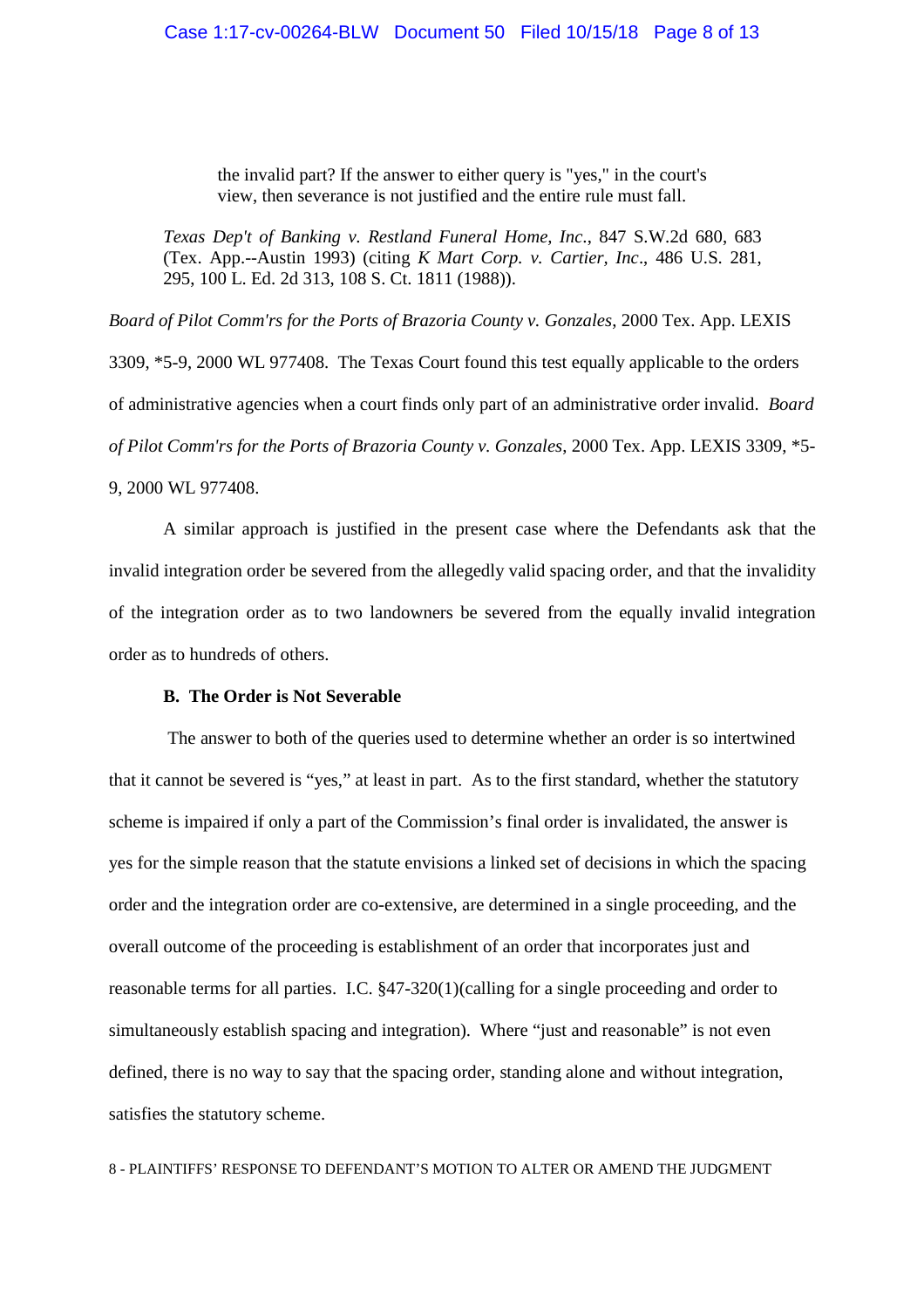### Case 1:17-cv-00264-BLW Document 50 Filed 10/15/18 Page 9 of 13

The second query, whether the Commission would not have adopted the spacing order if it had known that the integration order was invalid, the obvious conclusion is a resounding yes. The order in question proceeded in part on the basis that the exact size and shape of the pool of hydrocarbons was unknown, but that integration of the entire "section" of land was appropriate while Alta Mesa drilled and explored to further determine the pool's limits, and the effected landowners. (Final Order of Oil and Gas Commission). In light of the difficulties merely in defining the pool, if the Commission had known that the terms of integration were invalid, they would not have approved spacing and drilling before those terms were established. Per the statute, the Commission is required to base its decision on the record made in the hearing before the Director, and there can be little doubt that a new hearing on integration will expand the record, thus requiring the Commission to consider that record in determining whether to approve a spacing order. Idaho Code §47-328(4). In short, a hearing at which the Plaintiffs had prior knowledge of the meaning of "just and reasonable" and in which they attempted to provide evidence relating to that meaning, would have an extremely high probability of also affecting the temporary spacing order that was entered in this case.

An analysis similar that used by the Tex Court was applied used by United States

District Court for the District of Columbia:

In analyzing whether an agency action is severable, courts consider whether the parts of the order are "intertwined" or whether "they operate entirely independently of one another." Id. In doing so, they examine the purpose of the agency's action and whether the action "sensibly serve[s] the goals for which it was designed" without the severed portion. *MD/DC/DE Broadcasters Ass'n v. FCC*, 253 F.3d 732, 734, 347 U.S. App. D.C. 19 (D.C. Cir. 2001); see also *Assoc. of Private Colleges & Universities v. Duncan*, 870 F. Supp. 2d 133, 155- 57(D.D.C. 2012) (holding that when regulations are intended to have different purposes and are not dependent on each other, they are not intertwined). According to the D.C. Circuit, reviewing courts should ask "whether the [agency] would have adopted the same [result] . . . had the [agency] not erroneously interpreted [the statute]." *Davis Cnty. Solid Waste Mgmt*. at 1459. Severance and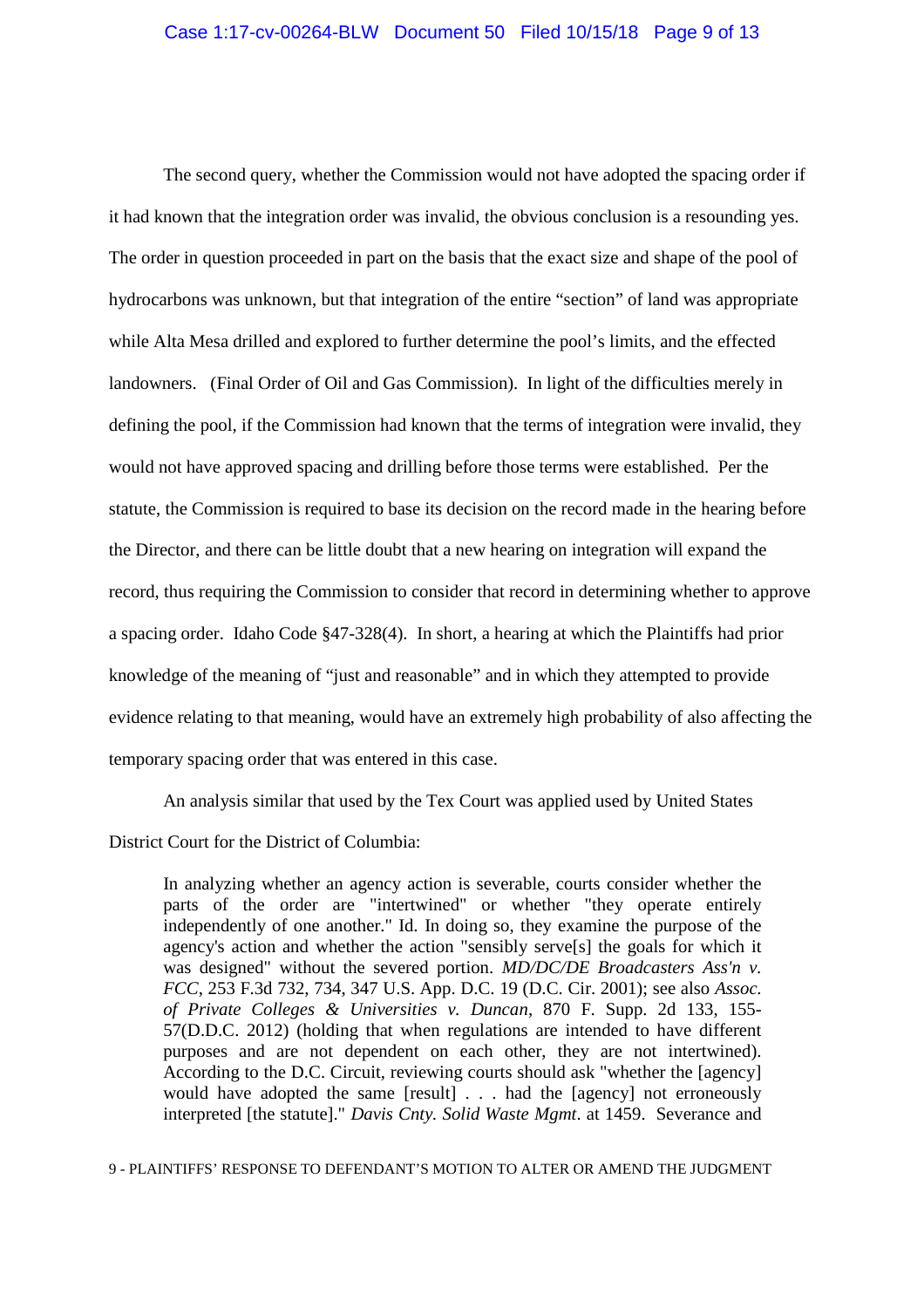affirmance of a portion of an administrative regulation is improper if there is "substantial doubt" that the agency would have adopted the severed portion on its own. *Id.* And the agency's intent must be rational, meaning that "the remainder of the regulation [can] function sensibly without the stricken provision." *MD/DC/DE Broadcasters Ass'n*, 253 F.3d at 734.

*Wilmina Shipping AS v. United States Dep't of Homeland Sec*., 75 F. Supp. 3d 163, 171-172,

(Dist. of D.C. 2014). There can be no reasonable question but that the size and shape of the pool, and the appropriate spacing of wells (the matters addressed by spacing orders) are intertwined with the "just and reasonable" terms under which integration will be ordered, particularly in this case. The spacing order here was temporary and limited precisely because of the unique size and shape of the pool of hydrocarbons that Alta Mesa wished to extract. The pool was smaller than a section of land, the default size of a spacing order. The appropriate protections for landowners, the protections that would satisfy any possible definition of "just and reasonable" would necessarily take into account the unique spacing considerations at play. In this case, spacing and integration did not operate independently of each other, rather they were closely related. The State asks the Court to sever Final Order of the Oil and Gas Conservation Commission regarding the integration order and limit it to the interests of Plaintiffs Quade and Holtry. The Court should decline as the interests of all property owners are intertwined with those of Holtry and Quade.

### **C. Severance of Named Plaintiffs From Other Potential Parties is Unjustified.**

Plaintiffs Quade and Holtry, along with the members of Plaintiff Citizens Allied for Integrity and Accountability, were denied due process along with all property owners subject to the integration order. Plaintiffs Quade and Holtry were not the only property owners with objections to integration. The record reflects that:

1. Seven property owners were represented by Attorney Piotrowski at the hearing. Amended Order, p. 3;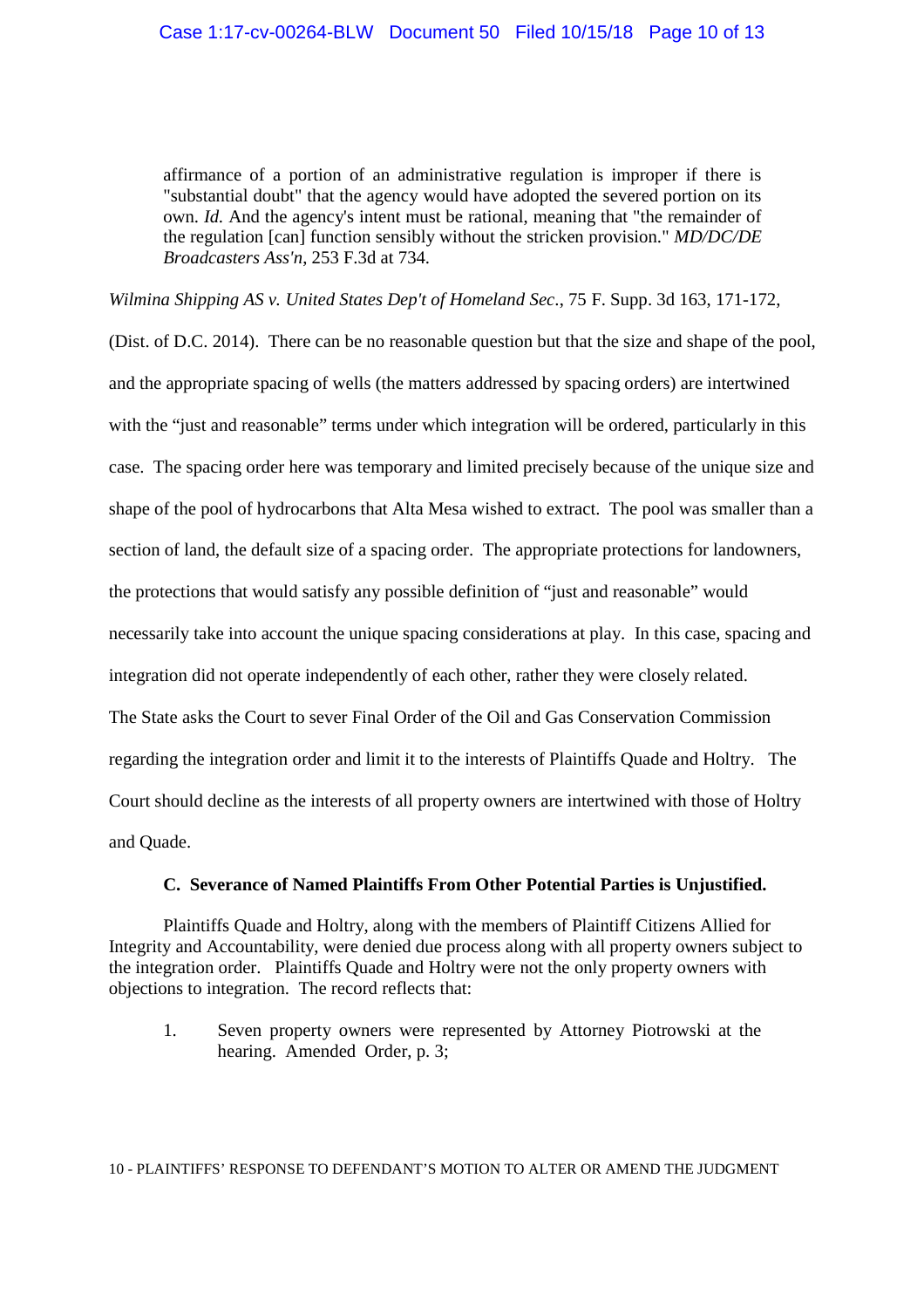- 2. Eight property owners submitted written comments but did not participate in the hearing. Amended Order, p. 3. Among those eight were the owner of a mobile home park and a representative of a home owners association;
- 3. Members of the public attended the hearing and testified. Amended Order p. 4;
- 4. Uncommitted mineral owners provided comments and expressed opposition to the proposed spacing unit. Amended Order, p. 19;
- 5. While the statutory threshold of 55% lease agreement of mineral interests had been met, Amended Order, p. 19, approximately one-third of the acres in the unit had not consented to drilling and extraction; Amended Order, p. 13.

It is clear that a significant number of property owners did not agree to the spacing unit, integration or the terms of the lease. Holtry and Quade were not the only property owners denied due process. Those submitting written objection were denied due process in the absence of any guidance regarding the definition of "just and reasonable" as it related to their property interests. They were unable to meaningfully direct their objections. Those who did not participate in writing or in person were denied due process in the absence of any guidance as to how they could meaningfully participate or even understand what would be relevant. Those who participated in person at the hearing were denied due process as standards were absent and evidence excluded. *Any* property owner denied due process is aggrieved by the Amended Order, not just Quade and Holtry.

The State further argues that providing all property owners due process, denied them by the State, would place onerous financial burdens on the Idaho Department of Lands and Alta Mesa. It is somewhat ironic that the value of the mineral interests at issue and the likely income they will generate were never adequately estimated and considered irrelevant at the hearing. Now, the State expresses concern at the rather insignificant economic cost to provide meaningful notice to owners of the mineral rights they seek to exploit.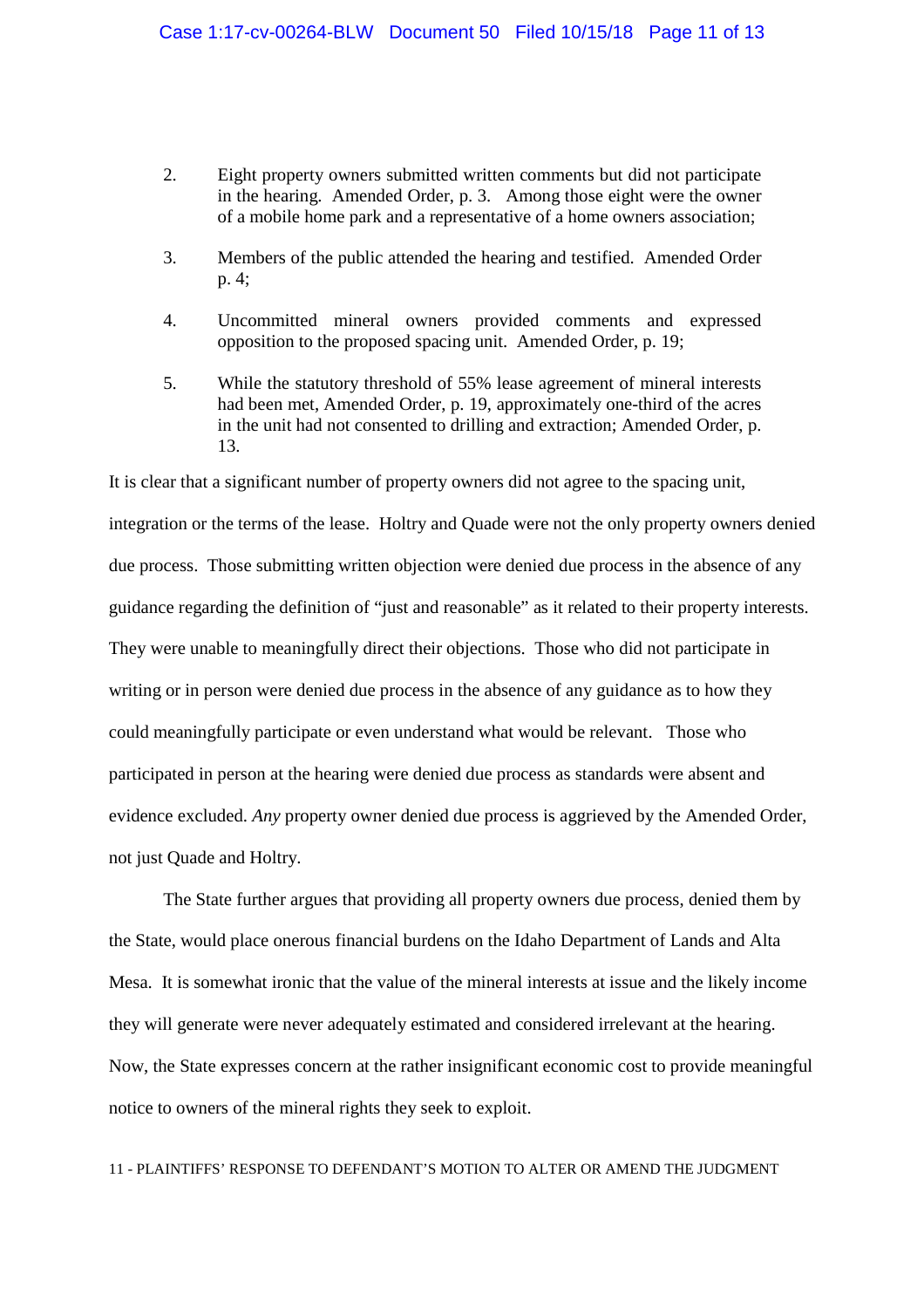## Case 1:17-cv-00264-BLW Document 50 Filed 10/15/18 Page 12 of 13

Plaintiffs ask the Court to balance the burden of requiring Defendant to provide due process against the burdens the State seeks to place on property owners. The State would require every property owner objecting to spacing, integration or lease terms to file suit in Federal Court to protect their interests. The cost to individual property owners would be prohibitive. The State seeks to avoid the cost of cleaning up the mess they created by placing the financial burden on those whose rights they violated. This is unconscionable and the Court should decline.

Respectfully submitted this  $15<sup>th</sup>$  day of October, 2018.

### HERZFELD & PIOTROWSKI, PLLC

/s/ James M. Piotrowski

James M. Piotrowski Attorneys for Plaintiff